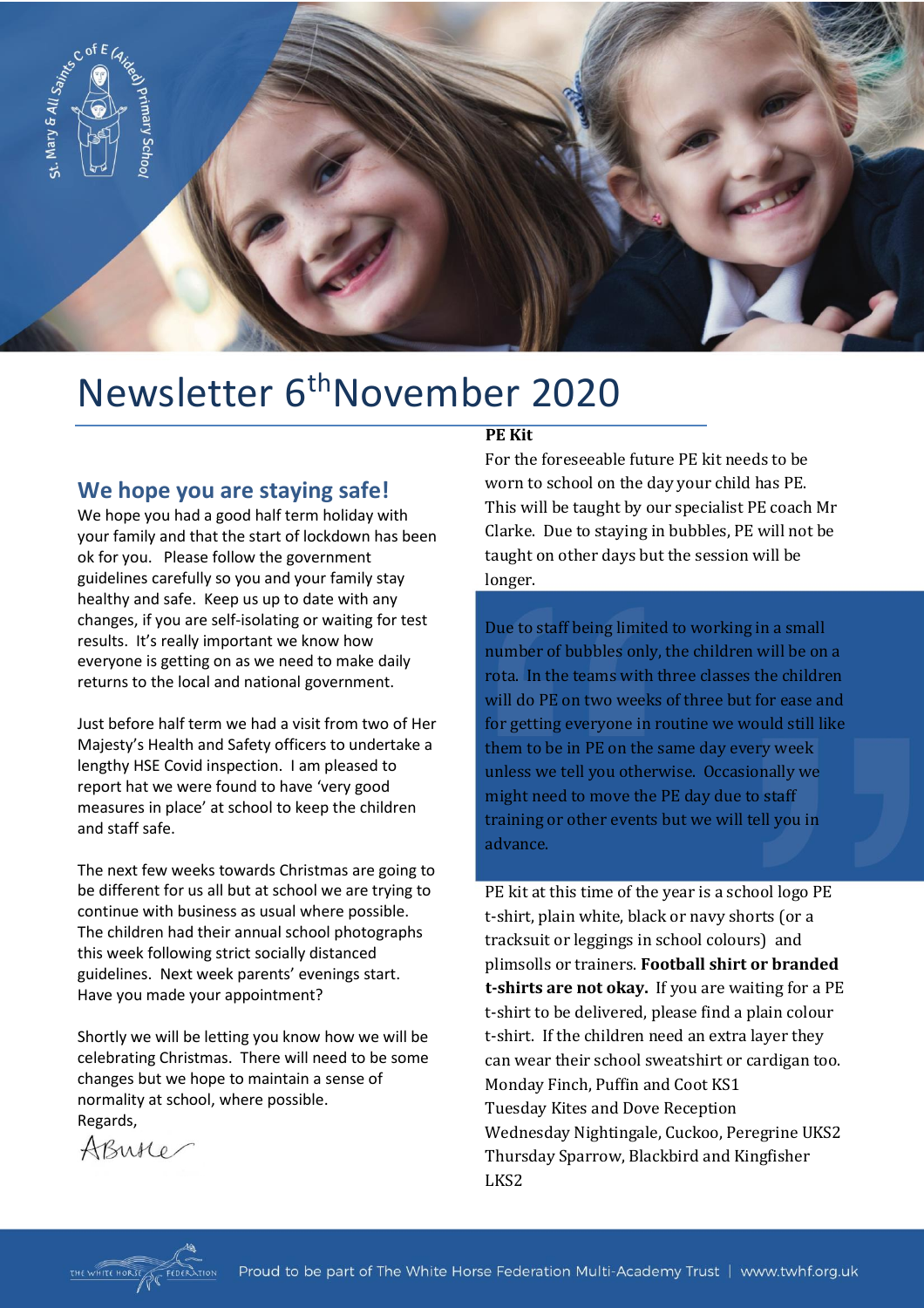# **General Communication**

Every week we come across a telephone or email contact that does not work. In fact, we spend considerable time in the school office trying to get hold of some families. Please can you ensure you let us know when numbers of emails changes. Let's not wait until we need you in an emergency to find your contact details do not work!

# **Covid Communication**

We have to report daily to the government regarding Covid cases. That includes those selfisolating due to other family members in the same household displaying symptoms, those waiting for a test or its outcome in addition to a confirmed or positive cases.

We are extremely grateful to those of you who have provided evidence of test results so your child may return to school. Please keep communicating with our school office on this matter so we have accurate information. It is so important to keep everyone in our school community safe.

As our school office cannot have visitors, including parents, at the moment please try to communicate with our admin team either by phone, 0118-901 5545 or emai[l admin@st](mailto:admin@st-maryallsaints.reading.sch.uk)[maryallsaints.reading.sch.uk](mailto:admin@st-maryallsaints.reading.sch.uk) we have also created an Office Correspondence box for you to post any paperwork. It is situated outside the main entrance door, together with a red box for any remaining book returns.

# **NHS Test and Trace COVID-19 app**

Please use the NHS COVID-19 Test and Trace app to help control the spread of coronavirus (COVID19). It will do this by alerting people who may have been exposed to infection so that they can take action. The app is available to download for anyone aged 16 and over. This means that some parents and staff should be using this app now and will be eligible to use the app and benefit from its features. We have two different QR codes for the school building. One is situated inside the foyer of the school for any parents needing to come into the building for booked meetings that cannot take place over the phone. In addition, we have a different one for The Nest (aka the former Children's Centre building) for those of you accessing the two year old nursery. Please make use of them.

If you are just accessing the school grounds and are outside in the open air it is not necessary to access the QR code.

#### **Department for Education coronavirus (COVID-19) helpline**

The Department for Education coronavirus (COVID-19) helpline is available to answer questions about coronavirus (COVID-19) relating to education and children's social care. Staff, parents and young people can contact this helpline by calling: Phone: 0800 046 8687 Opening hours: Monday to Friday from 8am to 6pm

#### **11+**

Children in Y5 have received a letter this week from myself inviting them apply to join a regular 11+ practice session for grammar school entry in September 2022. If you and your child are interested please email me as per the letter, so I can consider them.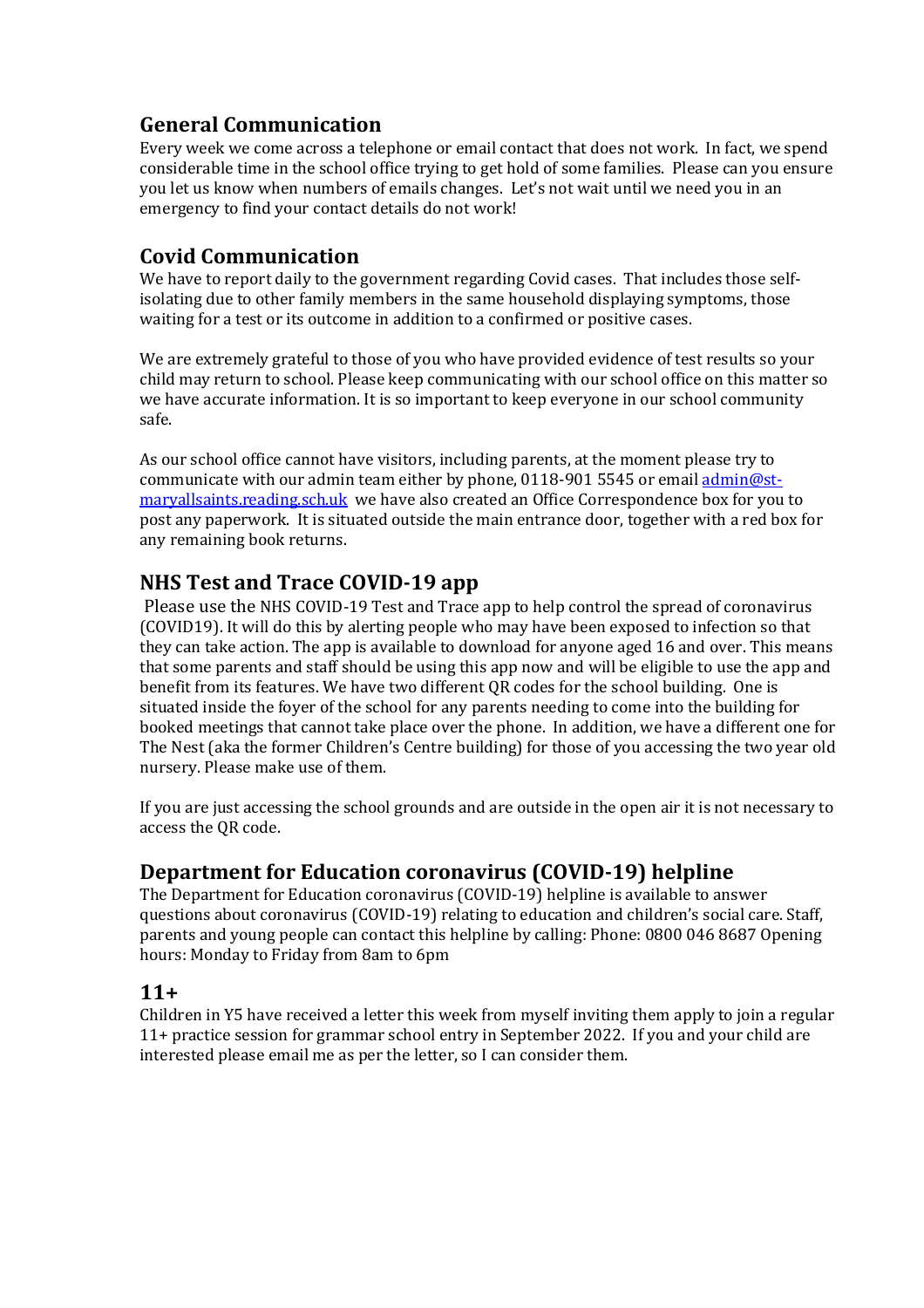#### **Cycling or coming to school by scooter**

If your child comes to school by bicycle or scooter please bear the following facts and guidance in mind:

- Helmets should be worn. If you choose not to insist upon this then it is entirely at your own risk. Helmets should be taken into school with their coats.
- All scooters and cycles should be stored in the school bicycle shed in an appropriate place
- If children arrive before their allocated staggered start they need to wait quietly and still holding their cycle or scooter in a standing position on the edge of the path/fence, not blocking it.
- As children approach the school curtilage/perimeter fencing they need to dismount and walk with their scooter or cycle.
- All users must be reminded that part of their responsibility as a rider is to be aware of and look out for other users of the path or road, that is other pedestrians and riders. If your child cannot do this yet then I suggest they leave their cycle or scooter at home at the moment until they are ready to do so.
- No cycling or scooting is permitted inside the school grounds.
- Older children cycling to school alone should be reminded please that this is a privilege, which you as a parent trust them to undertake sensibly. If they cannot undertake this role sensibly then I will ask you to accompany your child to school every day. The school is not responsible for unsafe or inappropriate behaviour outside the school gate and any ongoing concerns will be reported to the police. As most of our Year 5 and 6 children undertook Bikeability (old Cycling Proficiency) Level 1 and 2 training last year then quite frankly they should know better!

#### **Staggered starts**

Thank you for your continued support regarding staggered starts. Please can I remind all families who are waiting alongside the fence for their allocated time slot not to block the path. We have reception families and members of the local community who need to walk down the path too at this time.

Every day I have to remind parents and their children to line up along the edge of the path or fence. This is particularly important now the paths are wet and muddy. Whilst I cannot enforce mask wearing it should now be strongly encouraged, waiting at least a metre away from the next family.

Can I remind families again that no one should be arriving before their allocated staggered time? Some families are still arriving more than ten minutes ahead of schedule. This is not useful for many reasons, not least as many children cannot cope with the waiting and you are increasing your risk of infection. If you do have to wait for your entry time please stay with your child if under Year 3 and keep them in close contact. By this I mean you should remain waiting whilst holding their hand and supervising them at all times. Please be reminded that antisocial behaviours such as smoking and swearing loudly in the line outside the gates is no okay and several parents have been deeply offended by this! Be aware of your own actions and consider others in doing so.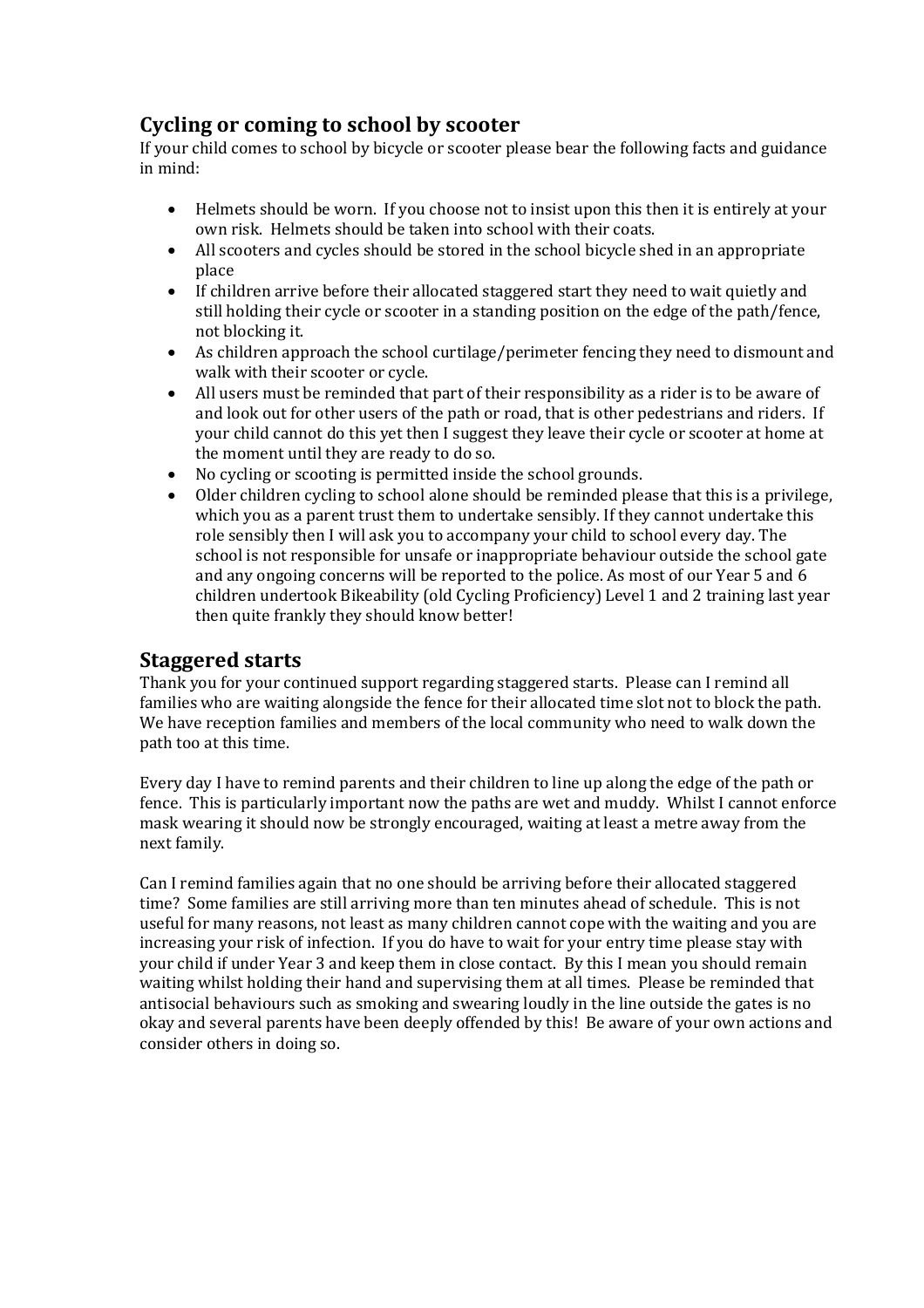#### **Parking**



Are these your cars? If so, you are parking illegally and irresponsibly near our school entrance. As a result, you are jeopardising the safety of not just your own children, but those of others too. This is not okay and as a school we cannot support your actions.

You may have seen the traffic wardens and car CCTV van patrolling the school vicinity and wider Coley area recently. Parking on double yellow lines and the school yellow zig zag markings is illegal. Likewise blocking the path along the opposite side of the road is illegal. I cannot support any family who chooses to jeopardise the safety of our children by stopping and parking on or next to these markings. Likewise doing U turns outside the school gates area is not okay. It won't be long before we have a serious or possible fatal accident near school, possibly because of irresponsible actions by a parent or carer. As you know the no 11 bus comes right past the school and this adds an extra risk. I often chat with parents who stop or park their cars on the double yellow lines or yellow zig zags to remind them of their actions, but sadly many families continue to violate these laws. Even dropping children off on the yellow lines is illegal and unsafe. I appreciate parents often telling me that they are 'in a rush' or 'have nowhere else to park' but really this is not good enough and would be no excuse if you cause a serious accident. What I witness every day is pretty unreal and if I am honest pretty scary. I have seen parents continuing conversations with their children who are crossing or in the middle of the road. I witness parents doing u turns in front of the bus and others cars. And I regularly witness parents allowing their children to leave moving cars or get out of cars and run across the road. Serious it is totally irresponsible but as principal I cannot take responsibility for your actions on the public road. I have warned, supported you to make alternative decisions and advised, often taking my own safety into risk, but can do little more. Please let us all step up and work as a school, community to keep our children and families safe at all times.

Very few families come from far enough away from the school to warrant the use of a car. If you do, that is your own choosing. In the event you do need to use a car to come to school, please park a few roads away a few minutes before your arrival time and walk the final part of the journey to school. It's safer for us all and healthier for your child!

#### **Free School Meals**

If you think your children could be eligible for Free School Meals, regardless of whether your child is also entitled to Universal Free School Meals (under 7s), please ask for a form to complete. If you call us we can usually complete it on the phone and get it assessed within a few days. It is worth being signed up as many families realised when the FSM vouchers appeared during lockdown.

#### **Free School Meals**

All children in reception, Year 1 and Year 2 can have a free school lunch. This a national entitlement regardless of income or personal circumstances. Use it, it is your right! Meals must still be chosen and booked using the Parent Pay online ordering system a week in advance, but you do not need to pay anything. If you are unsure of how to go about this, please just give the office a call; and they will advise you.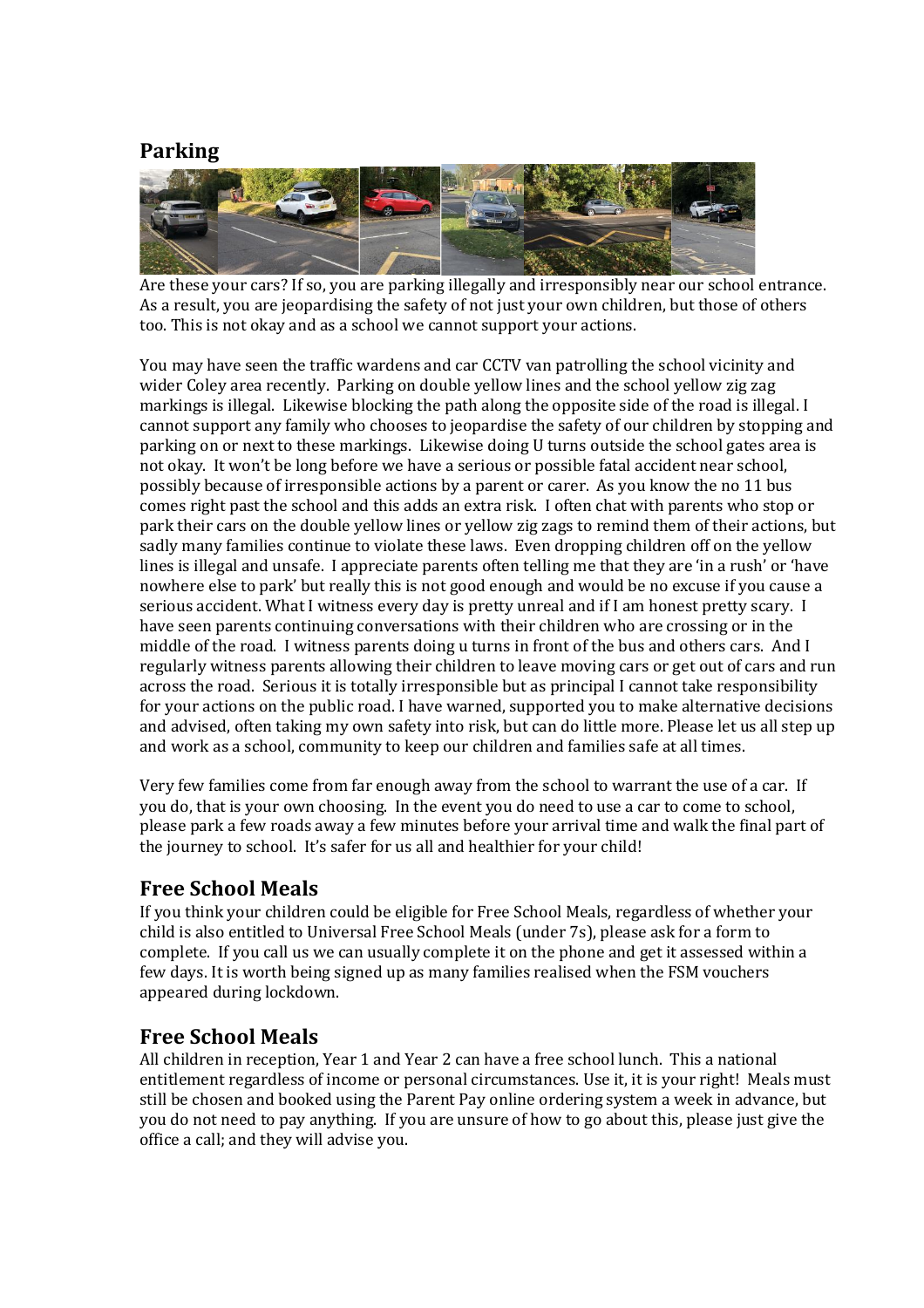Children whose families earn below the threshold of an annual income of no more than £16,190 or are in receipt of a number of benefits including universal credit maybe entitles to Free School Melas (FSM). I know many families have already signed up for this and have been informed about their entitlement. However, we appreciate that family's circumstances change and may have done so with the latest Lockdown being announced. If this is the case please let us know so we can help you register for FSM. Its very quick and easy and could benefit your family. For example, in the previous lockdown when schools were closed FSM families received Food Vouchers each week. I know this was a huge benefit to families. We are often given opportunities to support families in different ways such as via food hampers or toy or clothes donations so its worth keeping us in the loop. If we don't know your personal circumstances have changed, we cannot help you.

### **Birthdays**

No sweets should come into school for your children to eat during the day unless your child wants to bring some sweets into school on their birthday to share with the whole class. It is preferred that sweets do not have gelatine such as Haribo although the major supermarkets in Reading do stock gelatine free Haribo. Chocolates are fine generally but please remember we have a **no nut policy**. Any sweets to share should be wrapped and in the main they are distributed before home time so parents can make the final decision. I am sorry but due to Covid safety regulations we cannot distribute or cut a cake in the classroom but individually wrapped shop bought cakes would be fine. The children do enjoy celebrating each another's birthdays, as do the staff enjoy sharing their birthday with their own classes! Each Friday we share and celebrate birthdays from the previous week in our whole school celebration assembly when we sing to the children and staff concerned and each child (and adult!) receives a birthday sticker form me. This is now done by virtual means on the big screen in each classroom.

# **Outdoor learning with Ufton Adventure**

Years 3 and 4 children enjoy outdoor learning every week, usually on Mondays and Tuesdays, led by Ufton Adventure staff. As the weather has now got much colder and wetter, it would be wise to send your child to school with wellies or a change of shoes on their allocated day. We are massively lucky to have great outdoor space and our own woodland area, so let's ensure they are equipped to use it. There is no such thing as bad weather, more like bad clothing! An extra layer and hats, gloves and scarf may also be worn. I am totally committed to outdoor learning for Year 3 and 4 as it is often something that the younger child participates in but petters out as the children move from EYFS into KS1. Outdoor learning is practical and encourages children to develop soft skills such as determination, resilience, confidence and team work, amongst others. And outdoor learning is often great fun and full of memory making. These can be hard to teach from the classroom alone.

# **Penmanship awards**

Children in KS2 have all had chance to apply for their penmanship awards. Children know the results of their applications and have received certification of these awards today in celebration assembly. Just a work of explanation for new families:

- All awards are marked by me as principal to ensure consistency and fairness
- Teachers and children receive individual feedback so they know how they can progress and work towards achieving the next level
- Children can make a new application for their penmanship award once per half term. There will be a further opportunity to try again before Christmas.
- All applications must be complete during school time so that everyone receives a fair chance and is able to produce the same quality of work in a class room setting. Practicing at home is however very useful.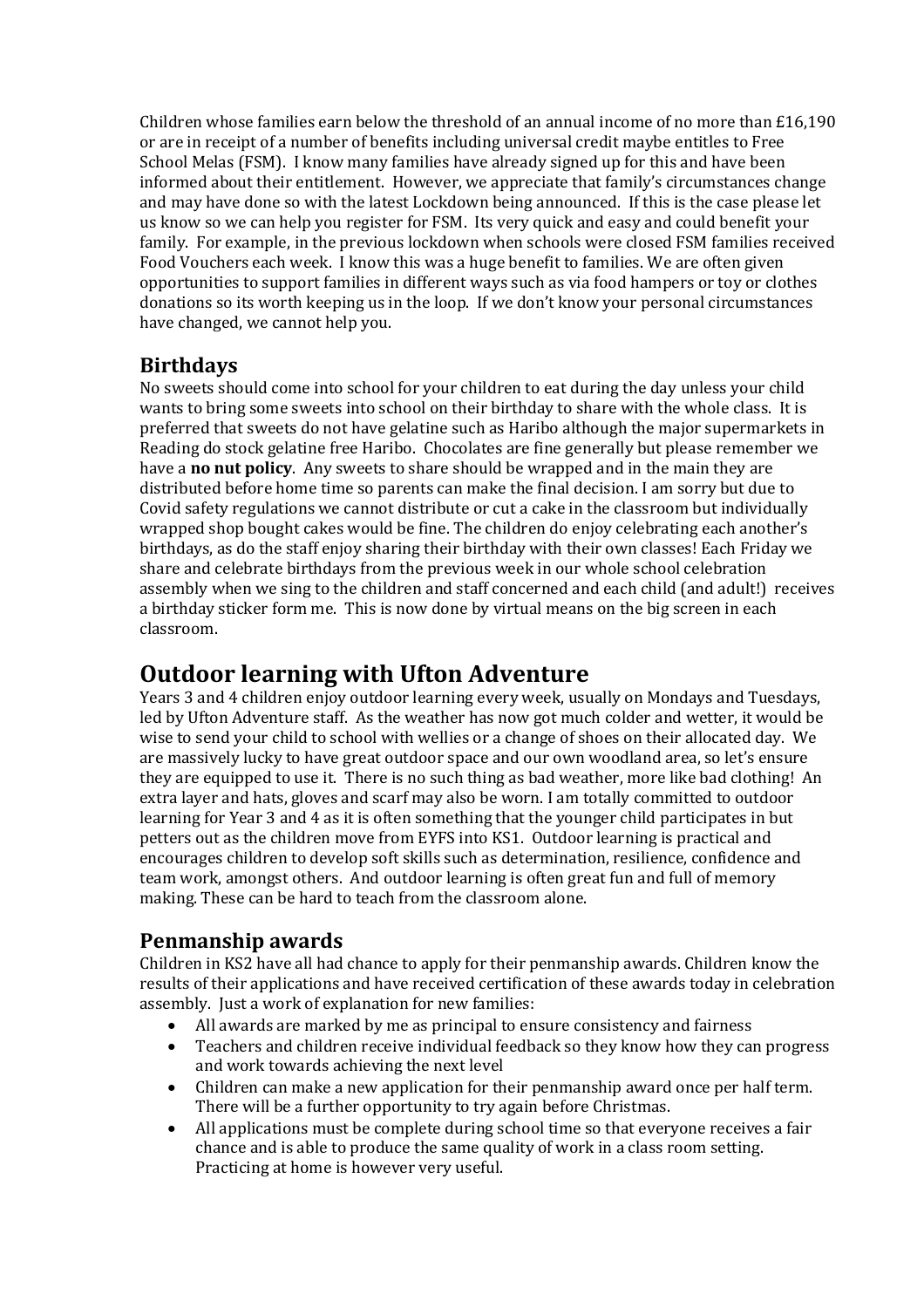- All applications are undertaken on normal lined paper (not the funny multi lined handing paper). Applications must be written in an appropriate/ close distance to the margin and poems written properly in stanzas following school presentation expectations. Years 1 and 2 can use the wider line spacing (12mm) for their application as this is what they usually use in class for English. Older children will, in the main, be expected to use 8mm lined paper which is their usual spacing I English books.
- There are 5 levels 1. To write using printed script, using finger spaces with letters correctly positioned on a line 2 To write a long poem out accurately using joined/ cursive writing of correct orientation and positioning using pencil. Tis award means a child can now use a school pen. 3 Children can write consistently using a school pen and correctly use complex punctuation in the right places in their poem. 4 Children write with no errors, consistent presentation and neatness and all letters are uniformly shaped and positioned. Punctuation and spelling is 100% accurate.
- School pens and fountain pens will be supplied by us. However, we do recommend that when children achieve Penmanship 4 and are permitted to use a fountain pen they discuss this with their families and buy a slightly better quality fountain pen than we can supply, so they can use it at home too. I will advise after they have achieved no 4. We will also support hem to start using ink cartridges and so on! Its quite a big learning curve but one these particular children are ready for.

Ask you child in KS2 about their application. Which one did they attempt? Were they successful? If so, have you seen their certificate?

Year 1 and 2 children will be able to make their application for Penmanship 1 and 2, if appropriate, shortly.

Well done to Kyla, Jemma and Kerry-Anan who have all passed the converted Penmanship 4 award which means they are entitles to use a fountain pen.

#### **Flu immunisations**

The school nursing service will be coming into school to administer flu immunisations on 20th November. I strongly urge you to support this initiative as I have done so with my staff team. This year flu immunisations are even more important than normal and I have already been to have one too this year for the first time! You should have all received this information a few weeks ago but if for any reason you haven't please get in touch with the office. (Just for info the children do not have the immunization via an injection….. they have the benefit of having their dose via a nasal spray, so no needles!) I know some children who have chronic health or medical conditions have already had theirs via the hospital or the surgery. If this is the case, just let us know via the school office please.

#### **Learning this term**

As we have been unable to have families into school for curriculum talks, we have uploaded our Curriculum Maps for each team to our website. They can be viewed here: <https://stmaryandallsaints.co.uk/learning-and-education/curriculum/curriculum-overview> The curriculum maps include information about what topics your child is learning this year and how you can help them at home.

#### **Remembrance**

On 11th November we will be having a short commemoration of remembrance and a minutes silence as we would normally. It will be held in classroom using Teams so we are brought together virtually in our classrooms. If your child wants to wear a poppy that is fine but we are not able to sell poppies at school this year as poppies cannot be moved from bubble to bubble at this time.